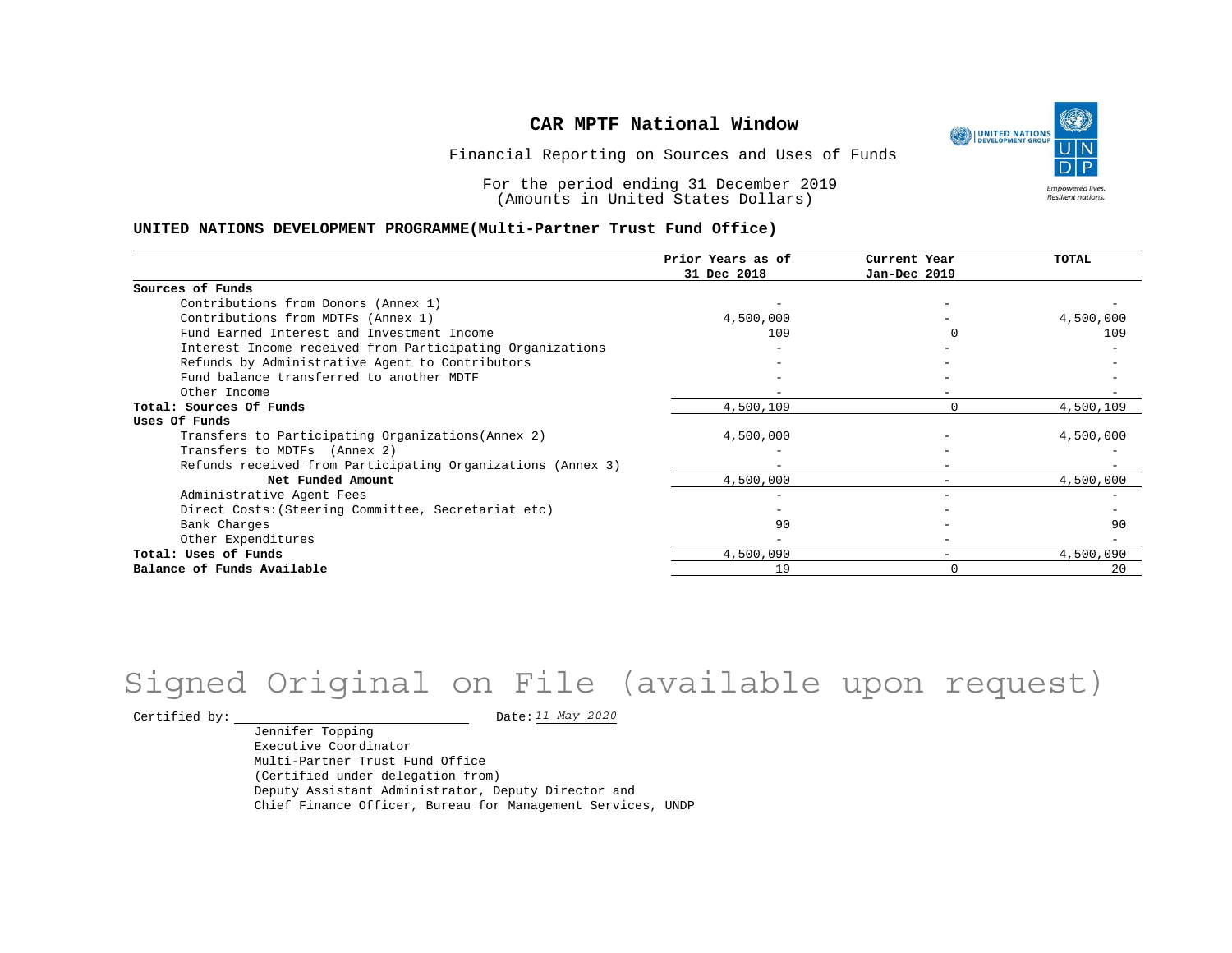

Financial Reporting on Sources and Uses of Funds

For the period ending 31 December 2019 (Amounts in United States Dollars)

### **UNITED NATIONS DEVELOPMENT PROGRAMME(Multi-Partner Trust Fund Office)**

**Annex - 1: Contributions**

|                   | Prior<br>Years<br>as of | Current Year | <b>TOTAL</b> |
|-------------------|-------------------------|--------------|--------------|
|                   | 31 Dec 2018             | Jan-Dec 2019 |              |
| From Contributors |                         |              |              |

| No Activity                          |           |                          |           |
|--------------------------------------|-----------|--------------------------|-----------|
| Sub-Total: Contributions from Donors |           | -                        |           |
| From MDTFs                           |           |                          |           |
| Peacebuilding Fund                   | 4,500,000 | $\overline{\phantom{0}}$ | 4,500,000 |
| Sub-Total: Contributions from MDTFs  | 4,500,000 | $\overline{\phantom{0}}$ | 4,500,000 |

**No Activity**

Signed Original on File (available upon request)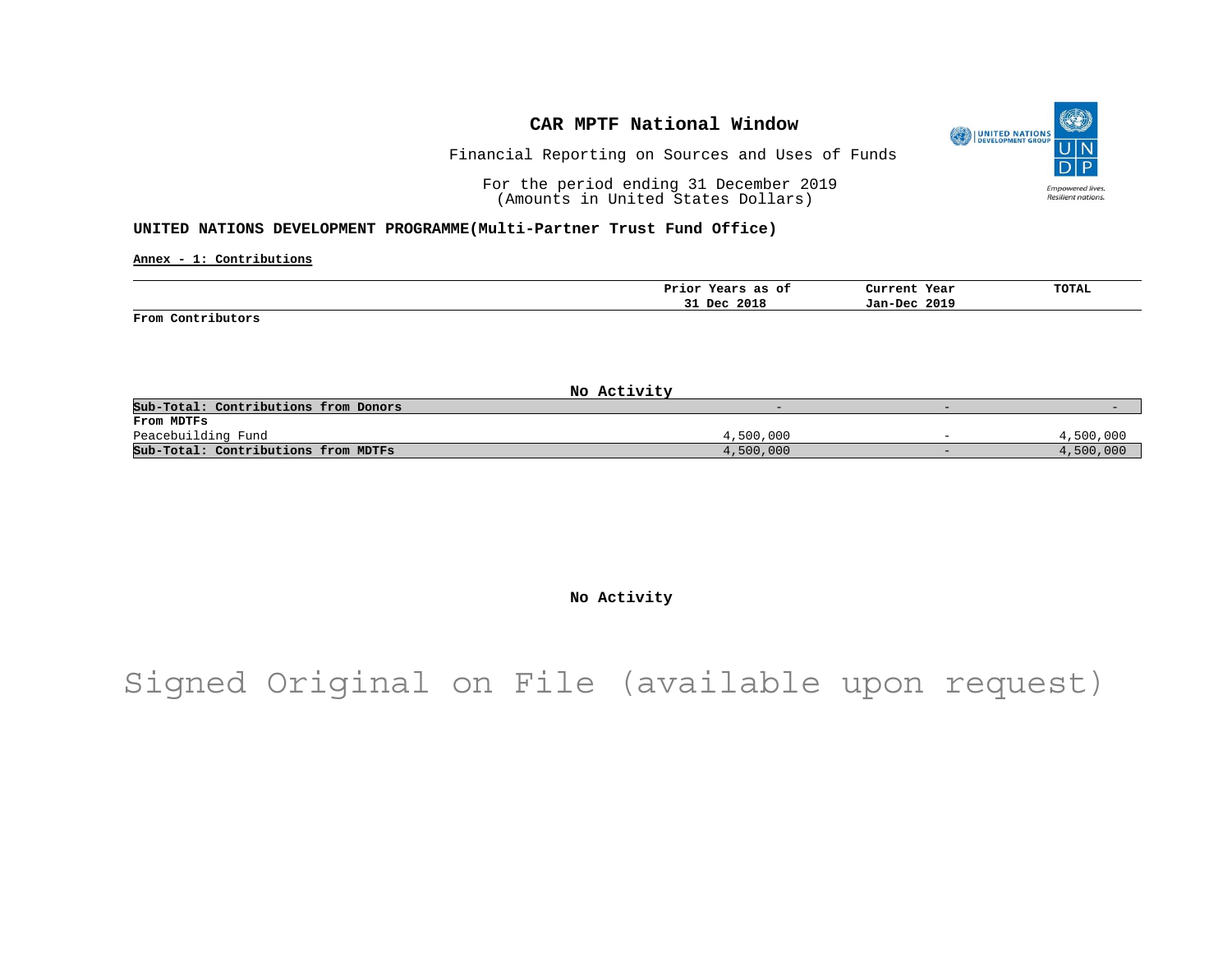

Financial Reporting on Sources and Uses of Funds

For the period ending 31 December 2019 (Amounts in United States Dollars)

## **UNITED NATIONS DEVELOPMENT PROGRAMME(Multi-Partner Trust Fund Office)**

**Annex - 2: Transfers**

|                                              | Prior Years as of | Current Year             | <b>TOTAL</b> |
|----------------------------------------------|-------------------|--------------------------|--------------|
|                                              | 31 Dec 2018       | Jan-Dec 2019             |              |
| To Participating Organizations<br>Gyt of CAR | 4,500,000         | $\overline{\phantom{0}}$ | 4,500,000    |
| Total Transfers                              | 4,500,000         | $-$                      | 4,500,000    |

# Signed Original on File (available upon request)